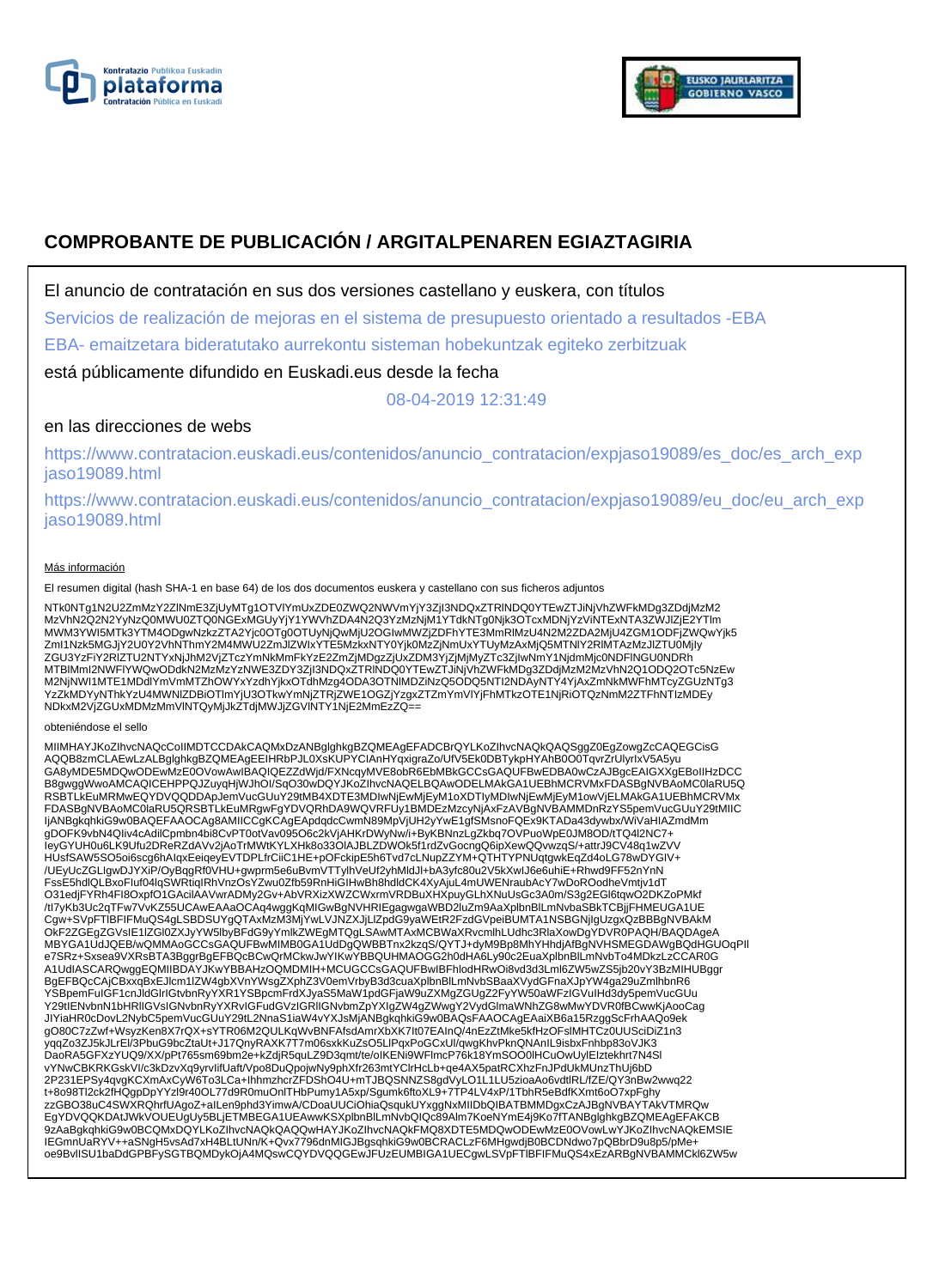



ZS5jb20CEHPPQJZuyqHjWJhOl/SqO30wDQYJKoZIhvcNAQEBBQAEggIAY2NP2XUJ8n+yxtwNCSs4Hk2QhOhlgf47gAQoiaJ4mzhD j7DF+rBjRdaOLFliGLM2oUjrxAJkBiAZw6X9H0qpbXCSqfpL8swXfd5cXpJXye3/L7EoSrmPIUV12SEKhleuXwjnPsYze6nYs3+E qilCmLOLDcx/Jgb9/O0w9DTITVEgARCInvfGloBmDRPHMRJOGNVQXzU8DIUOFPEJ9+bv+90P5e3iFdbJikPAyE5/zIRXBUyCrdpB Ni2Y73ISD9dhvrVPo9RlqUp/rvYBNmkAvW+m+XiIHEgYIhxYJF4BkiCtThR8S3pSX+IRWNBskILPUUf2T4Am/YNALnn4WGdo1E9/ 1jUoqQ4bBETdelR6/tqeyJMPnScvRijBw8z0GFmXSwQsLuyn3FvRgkcAqzoZ7eGQXqwce+C170arhDjR+5Xece0DpledQDDFOW8D NuMbAsAg/5Mx5V32mCNGAYuk/0HvLKYm0wFcj3O6icFCJQ6bkDLq9O4jB2AwhsYYusiNZ4NdtxFEz5YZeVMmT8pNv5wiUqJF57x3 Ldpz9ZCCzeQ4coVce5lXV1QeXHx4lOUE684DcnJMS5Cuqh4TCopJ2WpjFjWoSpclK3ekXRTesVKAKPcFpzHnfvBleWIVbSmm3lRX P+bmAHCrlwy3JjsFz34a7PYyQiNVD3j5yjoCu00=

Kontratuaren iragarkia, gaztelaniaz eta eskaraz, izenburuekin

Servicios de realización de mejoras en el sistema de presupuesto orientado a resultados -EBA

EBA- emaitzetara bideratutako aurrekontu sisteman hobekuntzak egiteko zerbitzuak

Euskadi.eus webgunean argitaratzen da data honetatik

2019-04-08 12:31:49

# web hauen helbideetan

https://www.contratacion.euskadi.eus/contenidos/anuncio\_contratacion/expjaso19089/es\_doc/es\_arch\_exp jaso19089.html

https://www.contratacion.euskadi.eus/contenidos/anuncio\_contratacion/expjaso19089/eu\_doc/eu\_arch\_exp iaso19089.html

## Informazio gehiago

Bi dokumentuen (euskara eta gaztelania) laburpen digitala (hash SHA-1, 64 oinarriarekin), erantsitako fitxategiekin

NTk0NTg1N2U2ZmMzY2ZlNmE3ZjUyMTg1OTVlYmUxZDE0ZWQ2NWVmYjY3Zjl3NDQxZTRINDQ0YTEwZTJiNjVhZWFkMDg3ZDdjMzM2 MzVhN2Q2N2YyNzQ0MWU0ZTQ0NGExMGUyYjY1YWVhZDA4N2Q3YzMzNjM1YTdkNTg0Njk3OTcxMDNjYzViNTExNTA3ZWJIZjE2YTIm<br>MWM3YWI5MTk3YTM4ODgwNzkzZTA2Yjc0OTg0OTUyNjQwMjU2OGIwMWZjZDFhYTE3MmRIMzU4N2M2ZDA2MjU4ZGM1ODFjZWQwYjk5 www.org/www.cz.university?university?university?university?university?university?university?university?university?university?university?university?university?university?university?university?university?university?universit MTBIMmI2NWFIYWQwODdkN2MzMzYzNWE3ZDY3ZjI3NDQxZTRINDQ0YTEwZTJiNjVhZWFkMDg3ZDdjMzM2MzVhN2Q1ODQ2OTc5NzEw M2NjNWI1MTE1MDdlYmVmMTZhOWYxYzdhYjkxOTdhMzg4ODA3OTNIMDZiNzQ5ODQ5NTI2NDAyNTY4YjAxZmNkMWFhMTcyZGUzNTg3 YzZKMDYyNThkYzU4MWNIZDBiOTImYjU3OTKwYmNjZTRjZWE1OGZjYzgxZTZmYmVIYjFhMTkzOTE1NjRiOTQzNmM2ZTFhNTIzMDEy NDkxM2VjZGUxMDMzMmVINTQyMjJkZTdjMWJjZGVINTY1NjE2MmEzZQ==

denboran digitalki zigilatu zuena

#### zigilua lortzen

MIIMHAYJKoZIhvcNAQcCoIIMDTCCDAkCAQMxDzANBglghkgBZQMEAgEFADCBrQYLKoZIhvcNAQkQAQSggZ0EgZowgZcCAQEGCisG AQQB8zmCLAEwLzALBglghkgBZQMEAgEEIHRbPJL0XsKUPYCIAnHYqxigraZo/UfV5Ek0DBTykpHYAhB0O0TqvrZrUlyrlxV5A5yu<br>GA8yMDE5MDQwODEwMzE0OVowAwIBAQIQEZZdWjd/FXNcqyMVE8obR6EbMBkGCCsGAQUFBwEDBA0wCzAJBgcEAIGXXgEBoIIHzDCC B8gwggWwoAMCAQICEHPPQJZuyqHjWJhOI/SqO30wDQYJKoZIhvcNAQELBQAwODELMAkGA1UEBhMCRVMxFDASBgNVBAoMC0laRU5Q RSBTLKEuMRMwEQYDVQQDDApJemVucGUuY29tMB4XDTE3MDIwNjEwMjEyM1oXDTIyMDIwNjEwMjEyM1owVjELMAkGA1UEBhMCRVMx FDASBgNVBAoMC0laRU5QRSBTLkEuMRgwFgYDVQRhDA9WQVRFUy1BMDEzMzcyNjAxFzAVBgNVBAMMDnRzYS5pemVucGUuY29tMIIC IjANBgkqhkiG9w0BAQEFAAOCAg8AMIICCgKCAgEApdqdcCwmN89MpVjUH2yYwE1gfSMsnoFQEx9KTADa43dywbx/WiVaHIAZmdMm gDOFK9vbN4Qliv4cAdilCpmbn4bi8CvPT0otVav095O6c2kVjAHKrDWyNw/i+ByKBNnzLgZkbq7OVPuoWpE0JM8OD/tTQ4l2NC7+ leyGYUH0u6LK9Ufu2DReRZdAVv2jAoTrMWtKYLXHk8o33OIAJBLZDWOk5f1rdZvGocngQ6ipXewQQvwzqS/+attrJ9CV48q1wZVV HUsfSAW5SO5oi6scg6hAlqxEeiqeyEVTDPLfrCiiC1HE+pOFckipE5h6Tvd7cLNupZZYM+QTHTYPNUqtgwkEqZd4oLG78wDYGIV+<br>/UEyUcZGLIgwDJYXiP/OyBqgRf0VHU+gwprm5e6uBvmVTTylhVeUf2yhMldJl+bA3yfc80u2V5kXwlJ6e6uhiE+Rhwd9FF52nYnN FssE5hdlQLBxoFluf04lqSWRtiqIRhVnzOsYZwu0Zfb59RnHiGIHwBh8hdldCK4XyAjuL4mUWENraubAcY7wDoROodheVmtjv1dT O31edjFYRh4Fl8OxpfO1GAcilAAVwrADMy2Gv+AbVRXizXWZCWxrmVRDBuXHXpuyGLhXNuUsGc3A0m/S3g2EGl6tqwO2DKZoPMkf /tl7yKb3Uc2qTFw7VvKZ55UCAwEAAaOCAq4wggKqMIGwBgNVHRIEgagwgaWBD2IuZm9AaXplbnBlLmNvbaSBkTCBjjFHMEUGA1UE Cgw+SVpFTIBFIFMuQS4gLSBDSUYgQTAxMzM3MjYwLVJNZXJjLlZpdG9yaWEtR2FzdGVpeiBUMTA1NSBGNjIgUzgxQzBBBgNVBAkM CONFIDENTIAL IN WARRY THE MAGNIFICATION IN THE UNIVERSITY AND CONFIDENT AND CONFIDENT AND CONFIDENT AND CONFIDENTIAL AND A CONFIDENTIAL CONFIDENTIAL CONFIDENTIAL CONFIDENTIAL CONFIDENTIAL CONFIDENTIAL CONFIDENTIAL CONFIDEN BgEFBQcCAiCBxxgBxEJlcm1lZW4gbXVnYWsgZXphZ3V0emVrbvB3d3cuaXplbnBlLmNvbSBaaXVvdGFnaXJpYW4ga29uZmlhbnR6